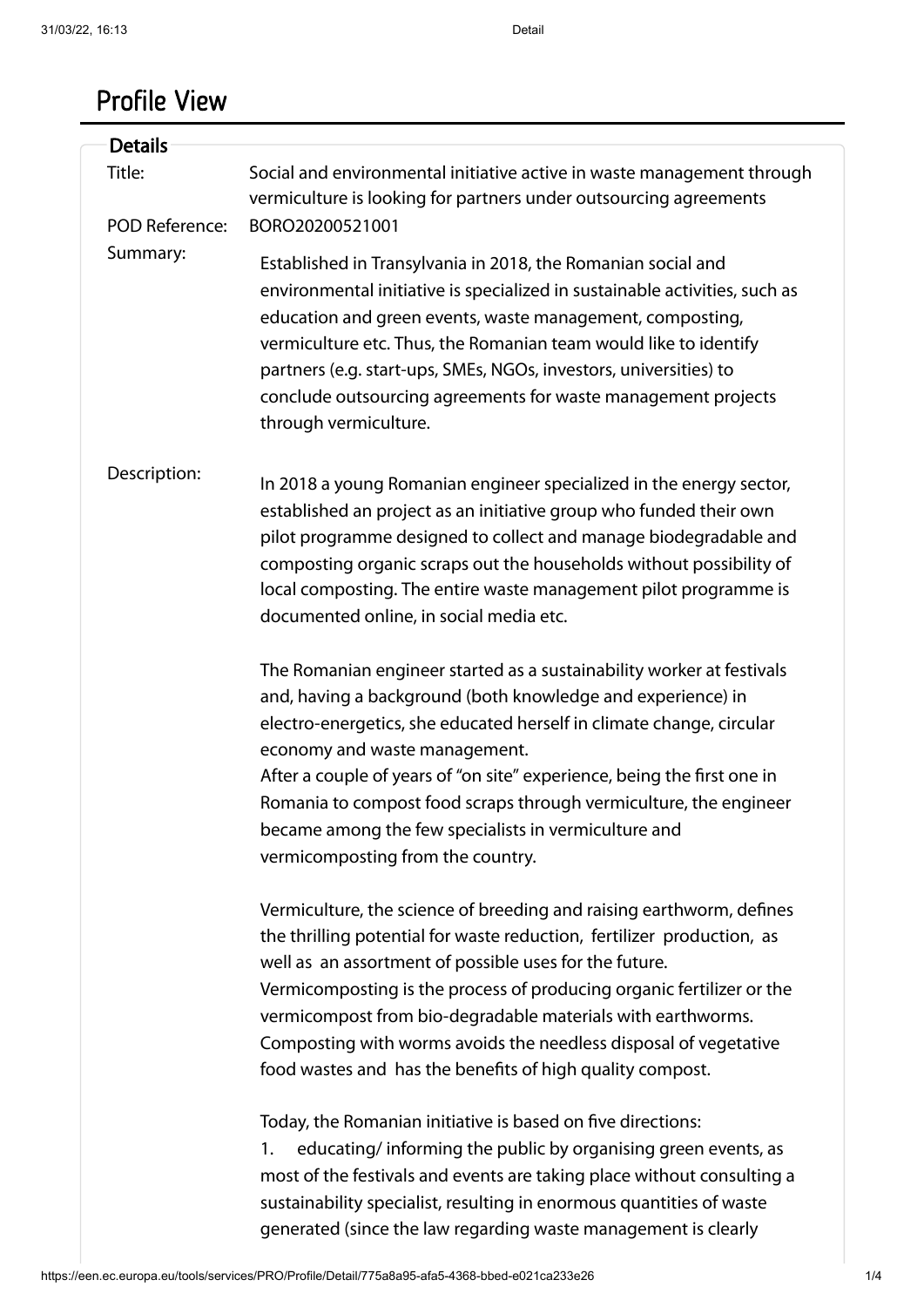|  |  |  | pointing that the focus should be on prevention); |  |
|--|--|--|---------------------------------------------------|--|
|  |  |  |                                                   |  |

|                | - releases water more slowly, reducing watering needs.                                                                        |
|----------------|-------------------------------------------------------------------------------------------------------------------------------|
|                | - has an increased ability to hold moisture;                                                                                  |
|                | nitrogen, phosphorus and potassium;<br>- helps attain healthy plants without any need for synthetic fertilizers;              |
|                | - has a higher concentration of plant-available nutrients including                                                           |
|                | advantages of vermiculture and vermicomposting:                                                                               |
|                |                                                                                                                               |
|                | - was invited to help writing the Romanian national compost standard;<br>- skilled in negotiation and project management.     |
|                | waste management, vermiculture and vermicomposting;                                                                           |
|                | - self-taught in sustainability, climate change, circular economy and                                                         |
|                | - experience in electro-energetics and industrial design;                                                                     |
|                | - experience in NGO environment;                                                                                              |
| Innovations:   | - experience in developing and coordinating a team and grant-funded<br>programs;                                              |
| Advantages and |                                                                                                                               |
|                | for waste management projects through vermiculture.                                                                           |
|                | investors, universities), within the frame of outsourcing agreements                                                          |
|                | looking for international partners (e.g. Start-ups, SMEs, NGOs,                                                               |
|                | The Romanian initiative aims to expand its knowledge; therefore it is                                                         |
|                | and climate change for the circular economy projects.                                                                         |
|                | like to access funding lines launched by the ministry of environment                                                          |
|                | the community, companies and from the government; it would also                                                               |
|                | The Romanian project team has in plan to find locally support from                                                            |
|                | entire process needs to be observed step by step.                                                                             |
|                | composting process to be disastrous are really high that's why the                                                            |
|                | the market are chemically treated, the chances that the result of the                                                         |
|                | developing stage, and considering that the fruits and vegetables on                                                           |
|                | laboratory; since the solution for composting food scraps is still in a                                                       |
|                | waste composting in a compost station equipped with a<br>5.                                                                   |
|                | drones (hazardous waste);                                                                                                     |
|                | develop a plant with automatic sanitation;<br>3.<br>rethink a mobility solution for wate disposal - by car, by train or<br>4. |
|                | economy principles. A prototype is in the testing phase;                                                                      |
|                | for collecting and transporting the waste - prototypes for circular                                                           |
|                | design and develop suitable containers - compost bucket suitable<br>2.                                                        |
|                | pointing that the locus should be on preventionly,                                                                            |

Keywords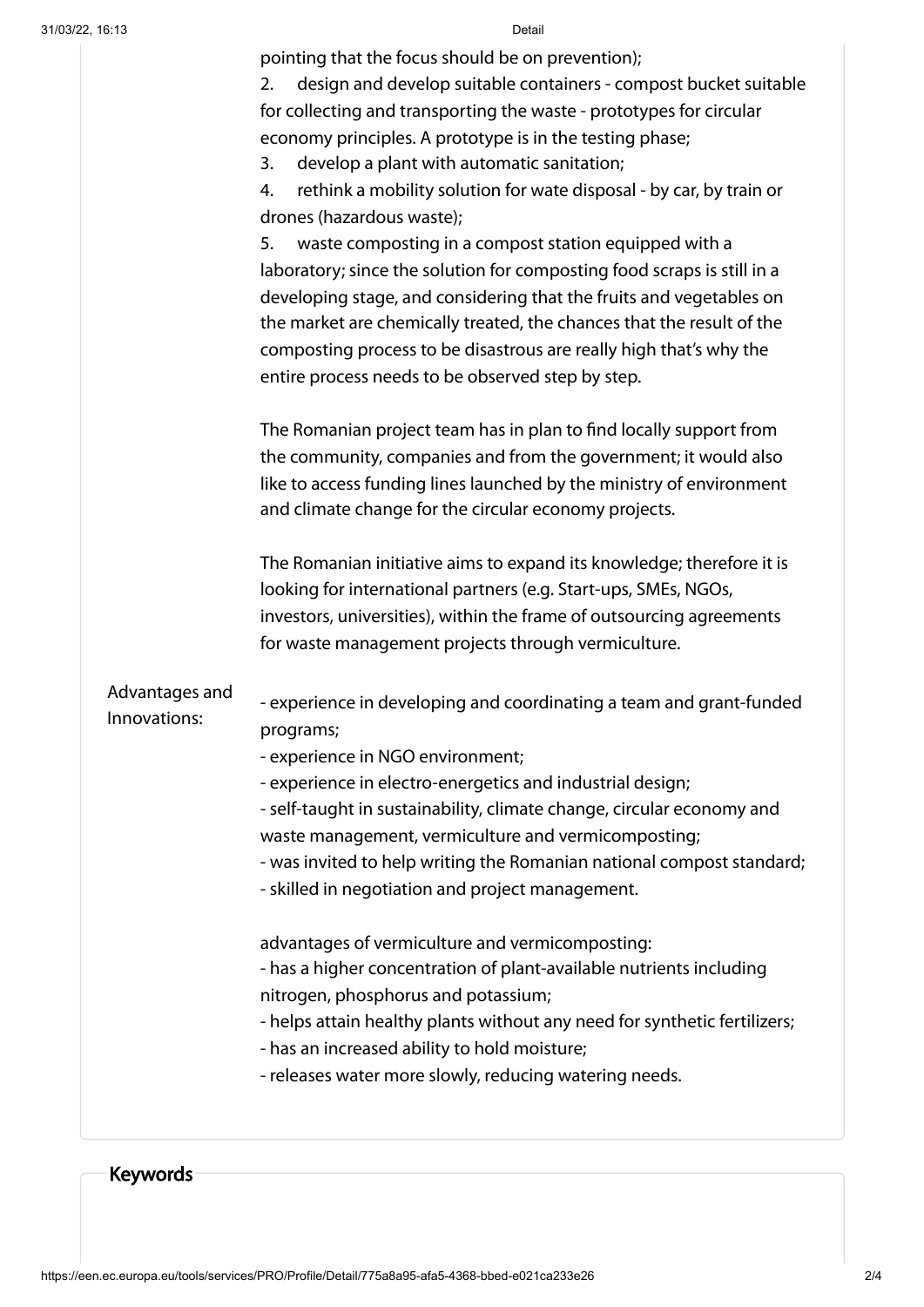| Technology                                                                 | 10002004 Climate Change mitigation              |  |
|----------------------------------------------------------------------------|-------------------------------------------------|--|
| Keywords:                                                                  | 10003001 Biotreatment / Compost / Bioconversion |  |
|                                                                            | 10003004 Recycling, Recovery                    |  |
|                                                                            | 10003006 Waste disinfection / detoxification    |  |
| Market Keywords: 07005004 Education and educational products and materials |                                                 |  |
|                                                                            | 08004004 Other pollution and recycling related  |  |

| <b>Partner Sought</b>               |                                                                                                                                                                                                                                                        |  |  |
|-------------------------------------|--------------------------------------------------------------------------------------------------------------------------------------------------------------------------------------------------------------------------------------------------------|--|--|
| Type and Role of<br>Partner Sought: | The suitable partners are Start-ups, SMEs and NGOs working in the<br>creative field and willing to start a new project or have a sustanability<br>related project in progress and are looking for partners, in the frame of<br>outsourcing agreements. |  |  |
|                                     | The projects of interest comprise professionals from interdisciplinary<br>background as education, services, industry, with a focus on climate<br>change, circular economy, waste management and vermiculture.                                         |  |  |
|                                     | The partners should provide all the specific requirements and should<br>be involved in the process of the project.                                                                                                                                     |  |  |
| Type and Size of                    | >500                                                                                                                                                                                                                                                   |  |  |
| Partner Sought:                     | $>500$ MNE                                                                                                                                                                                                                                             |  |  |
|                                     | 251-500                                                                                                                                                                                                                                                |  |  |
|                                     | Inventor                                                                                                                                                                                                                                               |  |  |
|                                     | <b>R&amp;D Institution</b>                                                                                                                                                                                                                             |  |  |
|                                     | SME < 10                                                                                                                                                                                                                                               |  |  |
|                                     | SME 11-50                                                                                                                                                                                                                                              |  |  |
|                                     | SME 51-250                                                                                                                                                                                                                                             |  |  |
|                                     | University                                                                                                                                                                                                                                             |  |  |
| Type of                             |                                                                                                                                                                                                                                                        |  |  |
| Partnership                         | <b>Outsourcing agreement</b>                                                                                                                                                                                                                           |  |  |
| Considered:                         |                                                                                                                                                                                                                                                        |  |  |
| Client                              |                                                                                                                                                                                                                                                        |  |  |

| Type and Size of<br>Client: | Industry SME <= 10 |
|-----------------------------|--------------------|
| Year Established: 2018      |                    |
| Turnover (euro): <1M        |                    |
| Already Engaged             |                    |
| in Trans-National No        |                    |
| Cooperation:                |                    |
|                             |                    |